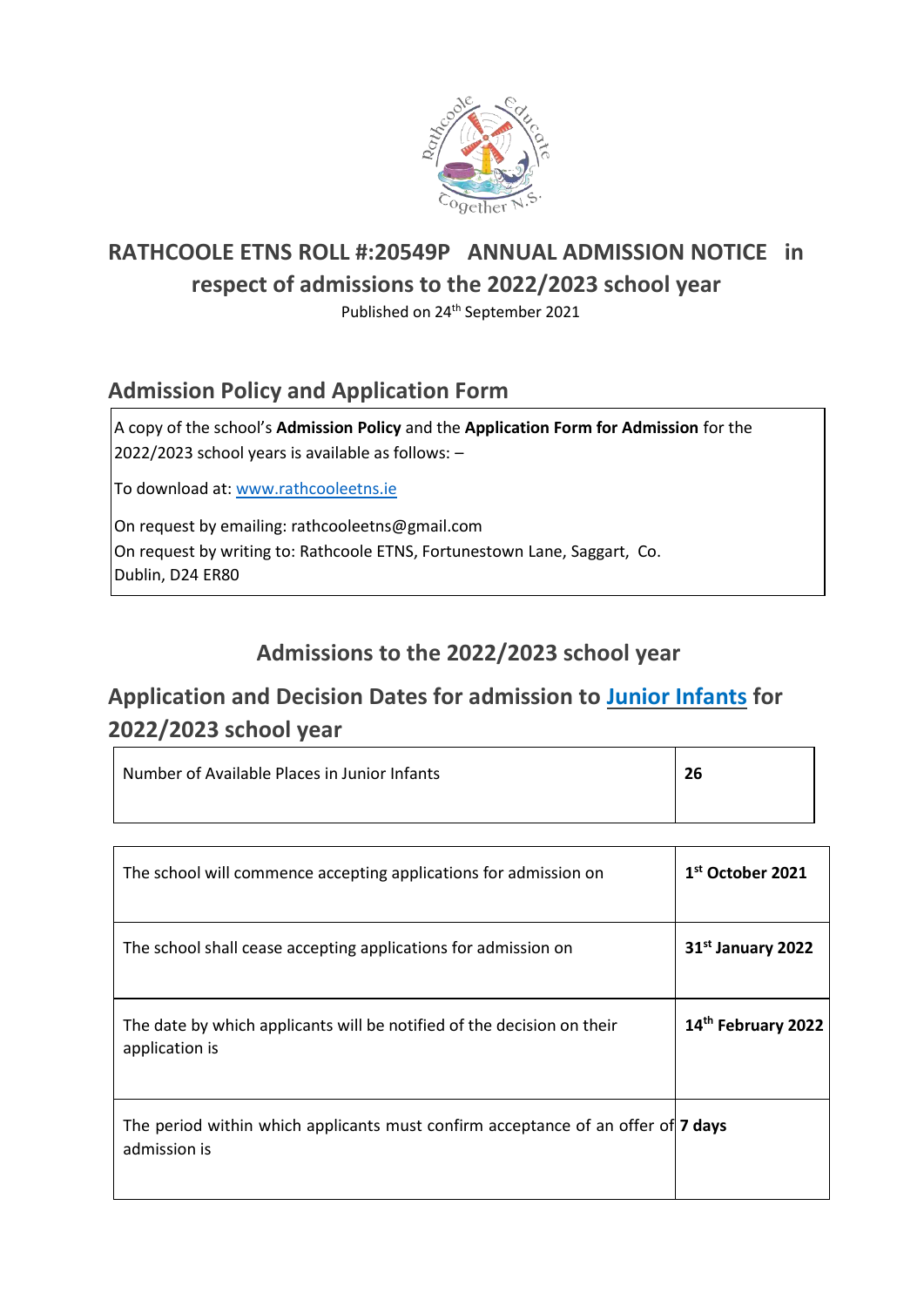**Note: applications made after the 31st of January 2022 will be processed as late applications, the school will consider and issue decisions on late applications in accordance with the school's admission policy.** 

**Failure of an applicant to accept an offer within 7 days may result in the offer being withdrawn.** 



#### **Admissions to the 2022/2023 school year**

#### **Application and Decision Dates for admission to Senior Infants for 2021/2022 school year**

| Number of Available Places in Senior Infants |  |
|----------------------------------------------|--|
|                                              |  |

| The school will commence accepting applications for admission on                                 | 1 <sup>st</sup> October 2021  |
|--------------------------------------------------------------------------------------------------|-------------------------------|
| The school shall cease accepting applications for admission on                                   | 31 <sup>st</sup> January 2022 |
| The date by which applicants will be notified of the decision on their<br>application is         | 14th February 2022            |
| The period within which applicants must confirm acceptance of an offer of 7 days<br>admission is |                               |

**Note: applications made after the 31st of January 2022 will be processed as late applications, the school will consider and issue decisions on late applications in accordance with the school's admission policy.** 

**Failure of an applicant to accept an offer within 7 days may result in the offer being withdrawn.**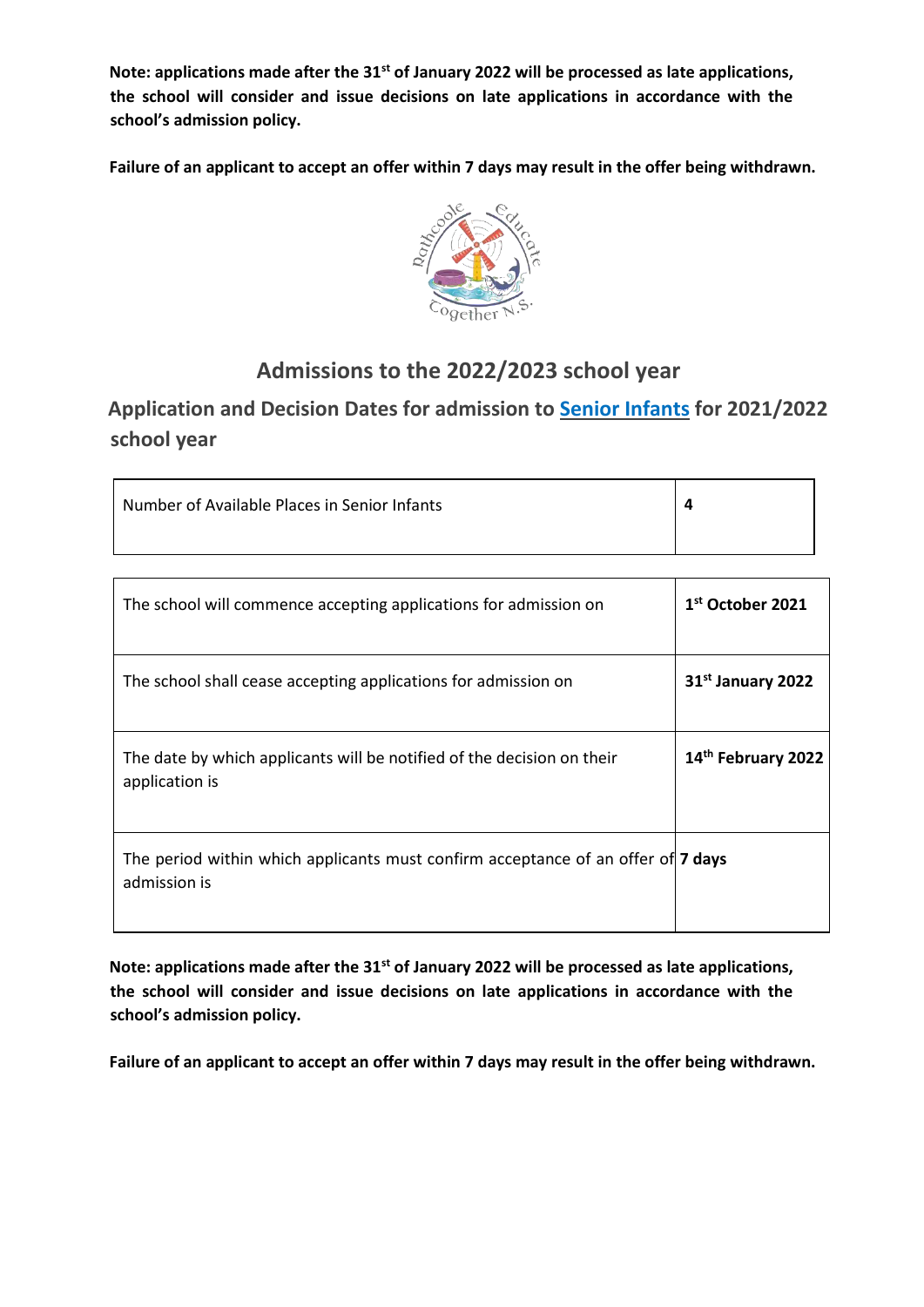

### **Admissions to the 2022/2023 school year**

**Application and Decision Dates for admission to First Class for 2022/2023 school year** 

| Number of Available Places in First Class | 10 |
|-------------------------------------------|----|
|                                           |    |

| The school will commence accepting applications for admission on                                 | 1st October 2021              |
|--------------------------------------------------------------------------------------------------|-------------------------------|
| The school shall cease accepting applications for admission on                                   | 31 <sup>st</sup> January 2022 |
| The date by which applicants will be notified of the decision on their<br>application is         | 14th February 2022            |
| The period within which applicants must confirm acceptance of an offer of 7 days<br>admission is |                               |

**Note: applications made after the 31st of January 2022 will be processed as late applications, the school will consider and issue decisions on late applications in accordance with the school's admission policy.** 

**Failure of an applicant to accept an offer within 7 days may result in the offer being withdrawn.**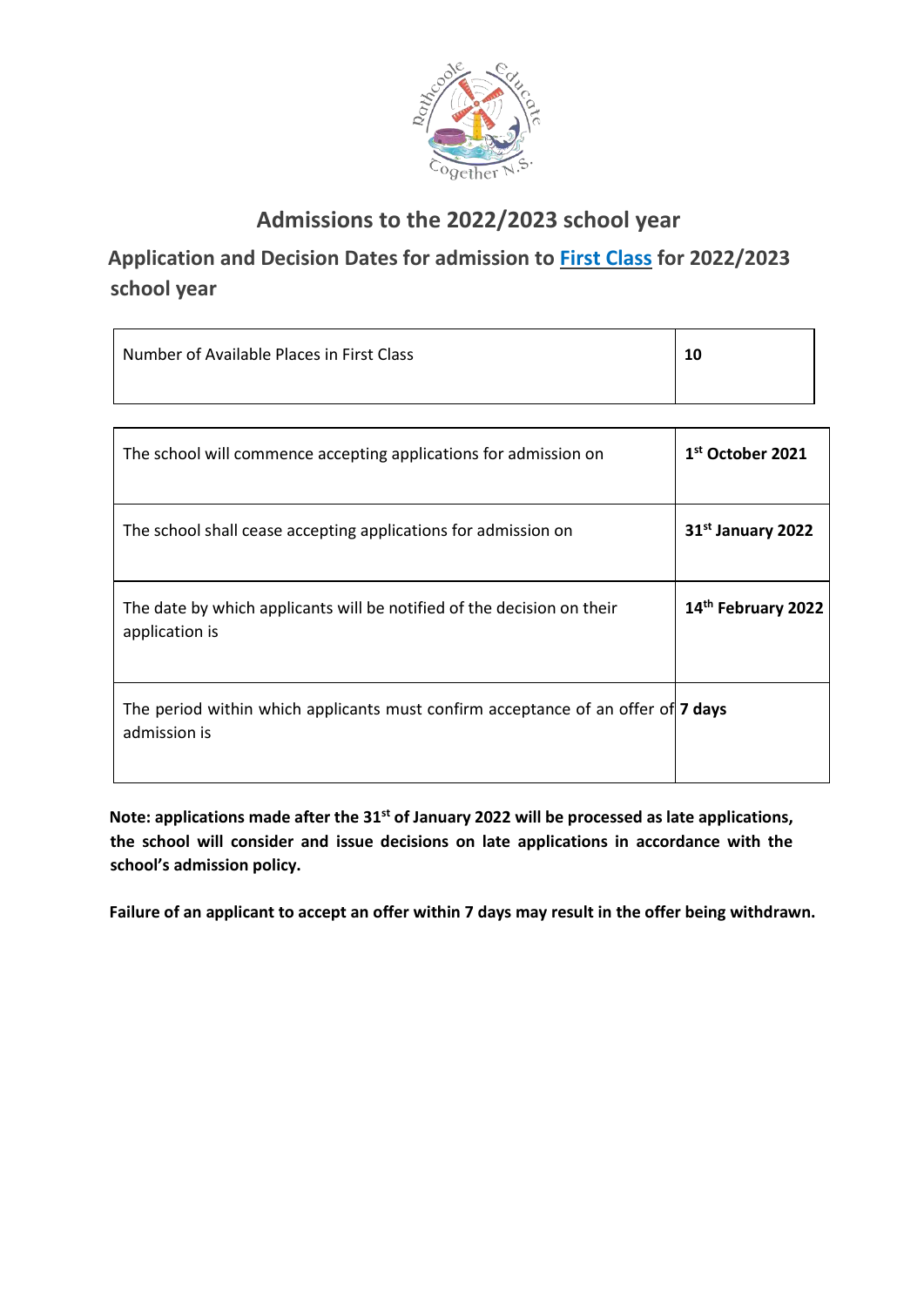

### **Admissions to the 2022/2023 school year**

### **Application and Decision Dates for admission to Special Class for 2022/2023 school year**

| Number of Available Places in the Special Class |  |
|-------------------------------------------------|--|
|                                                 |  |

| The school will commence accepting applications for admission on                                 | 1 <sup>st</sup> October 2021  |
|--------------------------------------------------------------------------------------------------|-------------------------------|
| The school shall cease accepting applications for admission on                                   | 31 <sup>st</sup> January 2022 |
| The date by which applicants will be notified of the decision on their<br>application is         | 14th February 2022            |
| The period within which applicants must confirm acceptance of an offer of 7 days<br>admission is |                               |

**Note: applications made after the 31st January 2022 will be processed as late applications, the school will consider and issue decisions on late applications in accordance with the school's admission policy.** 

**Failure of an applicant to accept an offer within 7 days may result in the offer being withdrawn**